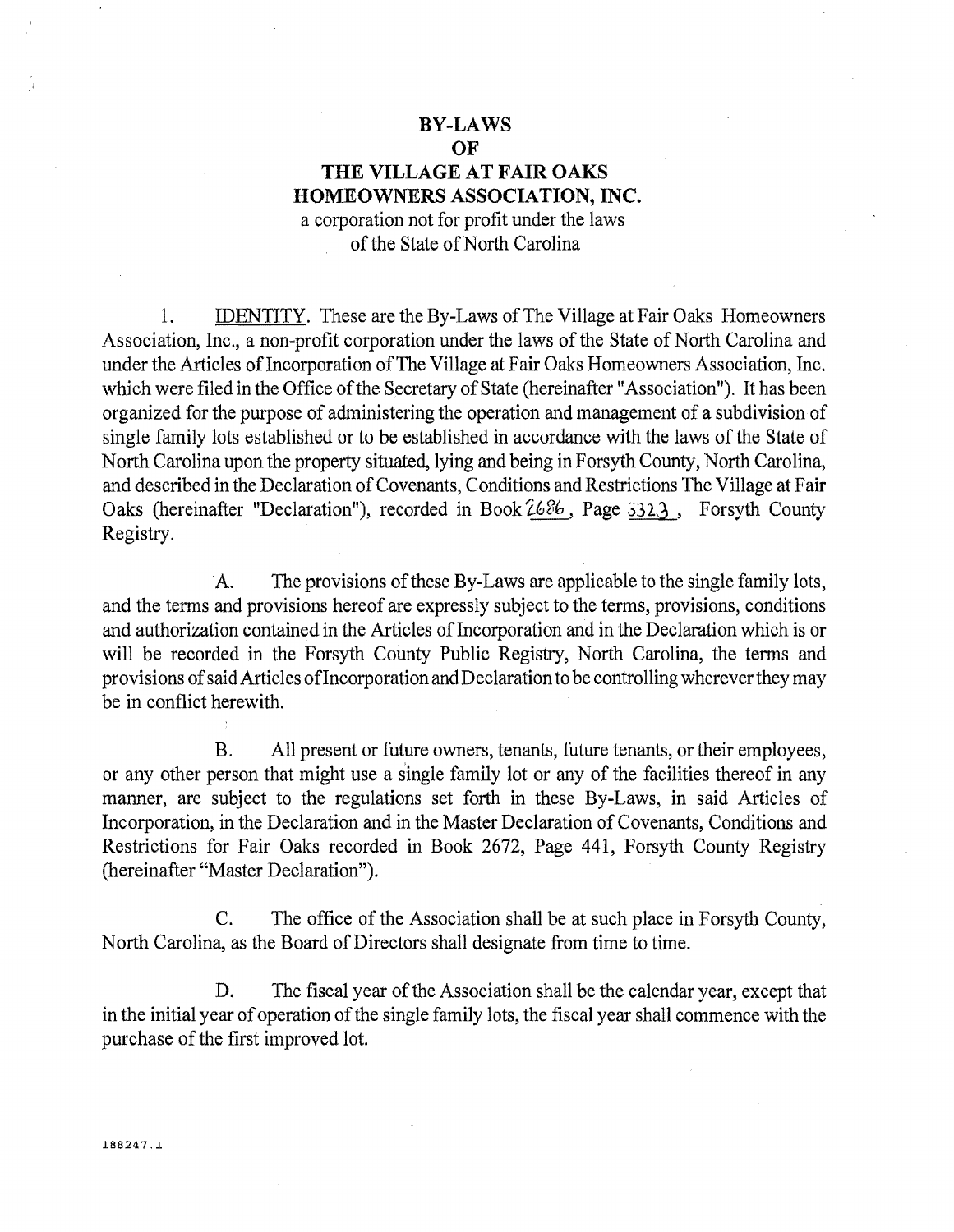E. The Association shall be a Member of The Fair Oaks of Forsyth County Owners Master Association, Inc. (hereinafter "Master Association").

#### 2. MEMBERSHIP, VOTING, QUORUM, PROXIES.

A. The qualification of members, the manner of their admission to membership and termination of such membership, and voting by members, shall be as set forth in Article VI of the Articles of Incorporation of the Association, the provisions of which said Article VI of the Articles of Incorporation are incorporated herein by reference.

B. The presence, in person or by proxy, of the Owners entitled to cast twentyfive percent (25%) of the votes of the entire membership shall constitute a quorum at all meetings of the Association. The members present at a duly called or held meeting at which a quorum is present may continue to do business until adjournment, notwithstanding the withdrawal of enough members to leave less than a quorum.

C. The vote of the Owners of a single family lot owned by more than one person or by a corporation or other entity shall be cast by the one person named in a Certificate signed by all of the Owners of the single family lot and filed with Secretary of the Association, and such Certificate shall be valid until revoked by subsequent Certificate. If such a Certificate is not on file, the vote of such Owners shall not be considered for any purpose.

D. Votes may be cast in person or by proxy. Proxies shall be valid only for the particular meeting designated thereon and must be filed with the Secretary before the appointed date of the meeting.

E. Approval or disapproval of a Lot Owner upon any matter, whether or not the subject of an Association meeting, shall be by the same person who would cast the vote of such Owner if in an Association meeting.

F. Except where otherwise required under the provisions of the Articles of Incorporation of the Association, these By-Laws, the Declaration, or where the same may otherwise be required by law, the affirmative vote of the persons entitled to cast a majority of the votes at any duly called members' meeting at which a quorum is present shall be binding upon the members.

## 3. ANNUAL AND SPECIAL MEETING OF MEMBERSHIP.

A. The Annual Members' Meeting shall be held at a time and place designated by the Board of Directors, on a day in January or February of each year that is not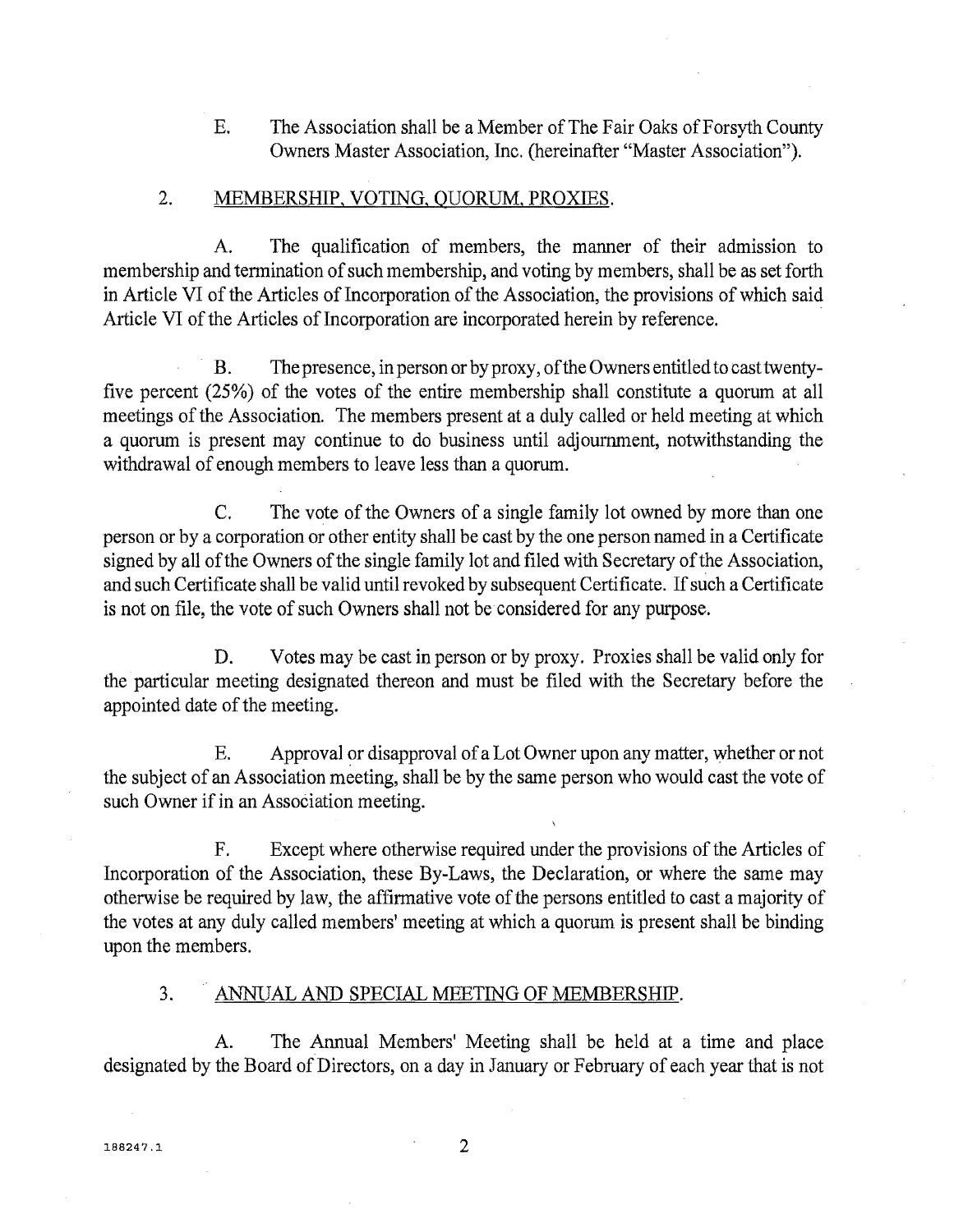a legal holiday for the purpose of electing Directors and of transacting any other business authorized to be transacted by the members.

B. Special Members' Meetings shall be held whenever called by the President or Vice-President or by a majority of the Board of Directors and must be called by such Officers upon receipt of written request from members of the Association owning a majority ofthe single family lots.

C. Notice of all Members' Meetings, regular or special, shall be given by the President, Vice-President or Secretary of the Association, or other officer of the Association in absence of said Officers, to each member, unless notice is waived in writing, such notice to be written and to state the time and place and purpose for which the meeting is called. Such notice shall be given to each member not less than ten (10) days nor more than sixty (60) days prior to the date set for such meeting, which notice shall be mailed or delivered personally to each member within said time. If delivered personally, receipt of such notice shall be signed by the member, indicating the date on which such notice was received by him. If mailed, such notice shall be deemed to be properly given when deposited in the United States Mail addressed to the member at its Post Office Address as it appears on the Register of Owners of the Association as of the date of mailing such notice, the postage thereon prepaid. Proof of such mailing shall be given by the affidavit of the person giving the notice. Any member may, by signed written waiver of notice, waive such notice and, when filed in the records of the Association, whether before or after the holding of the meeting, such waiver shall be deemed equivalent to the giving of notice to the member. If any Members' meeting cannot be organized because a quorum has not attended, or because the greater percentage of the membership required to constitute a quorum for particular purposes has not attended (wherever the latter percentage of attendance may be required as set forth in the Articles of Incorporation, these By-Laws or the Declaration) the members who are present, either in person or by proxy, may adjourn the meeting from time to time until a quorum, or the required percentage of attendance, if greater than a quorum, is present.

be:

D. The order of business as far as practical at any Members' meetings, shall

1. Calling of the roll and certifying of proxies;

- 2. Proof of notice of meeting or waiver of notice;
- 3. Reading and disposal of any unapproved minutes;
- 4. Reports of Officers;
- 5. Reports of Committees;
- 6. Appointment of Inspectors of Election by Chairman;
- 7. Unfinished business;
- 8. New business; and

3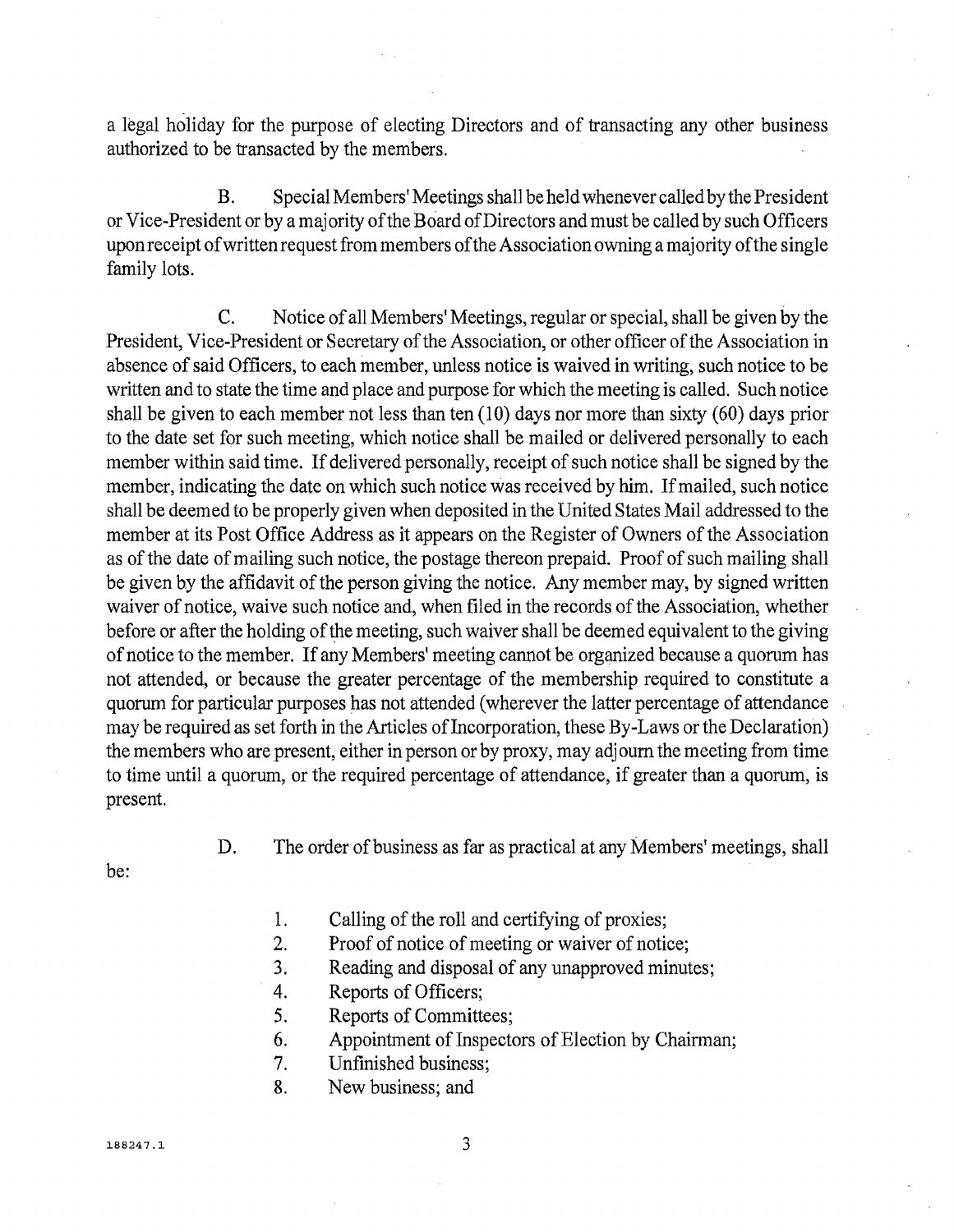## 9. Adjournment.

E. At the Annual Members' Meeting of the Association, the Membership of the Association shall elect its representative to the Master Association. Said representative shall be entitled to cast the votes allocated to the Association in all Annual or Special Members' Meetings of the Master Association.

#### 4. BOARD OF DIRECTORS.

A. The Board of Directors of the Association shall initially consist of three (3) persons. At least a majority of the Board of Directors shall be residents of The Village at Fair Oaks and shall be members of the Association; provided, however, no person and his or her spouse may serve on the Board at the same time. Notwithstanding the foregoing, so long as Fair Oaks Associates, LLC, or its successors and assigns, (hereinafter "Declarant") owns 25% of the single family lots 'in The Village at Fair Oaks, but in any event no longer than the earlier of the following events: (i) four months after the total votes outstanding in the Class A membership equal the total votes outstanding in the Class B membership, or (ii) June 1, 2011, the Declarant shall have the right to select all of the persons who shall serve as members of such Board of Directors of the Association. Upon the earlier of the aforementioned two events, the membership of the Board of Directors shall increase to 5 members. Declarant shall have the right to designate and select one Director for so long as it holds at least one membership of the Corporation, whether Class A or Class B membership (such Class memberships being described in the Declaration). Any Directors selected by Declarant need not be a resident of Kinderton Single Family homes.

B. Election of Directors shall be conducted in the following manner:

1. Declarant shall, at the beginning of the election of the Board of Directors, select that number of the members of the Board of Directors which it shall be entitled to select in accordance with the provisions of these By-Laws, and upon such selection of Declarant by written instrument presented to the meeting at which such election is held, said individuals so selected by Declarant shall be considered Directors of the Association, and shall henceforth perform the offices and duties of such Directors until their successors shall have been elected in accordance with the provisions of these By-Laws.

2. The members of the Board of Directors whom Declarant shall not be entitled to select under the terms and provisions of these By-Laws shall be elected by a plurality of the votes cast at the Annual Meeting of the members of the Association immediately following the selection of the members of the Board of Directors whom Declarant shall be entitled to select.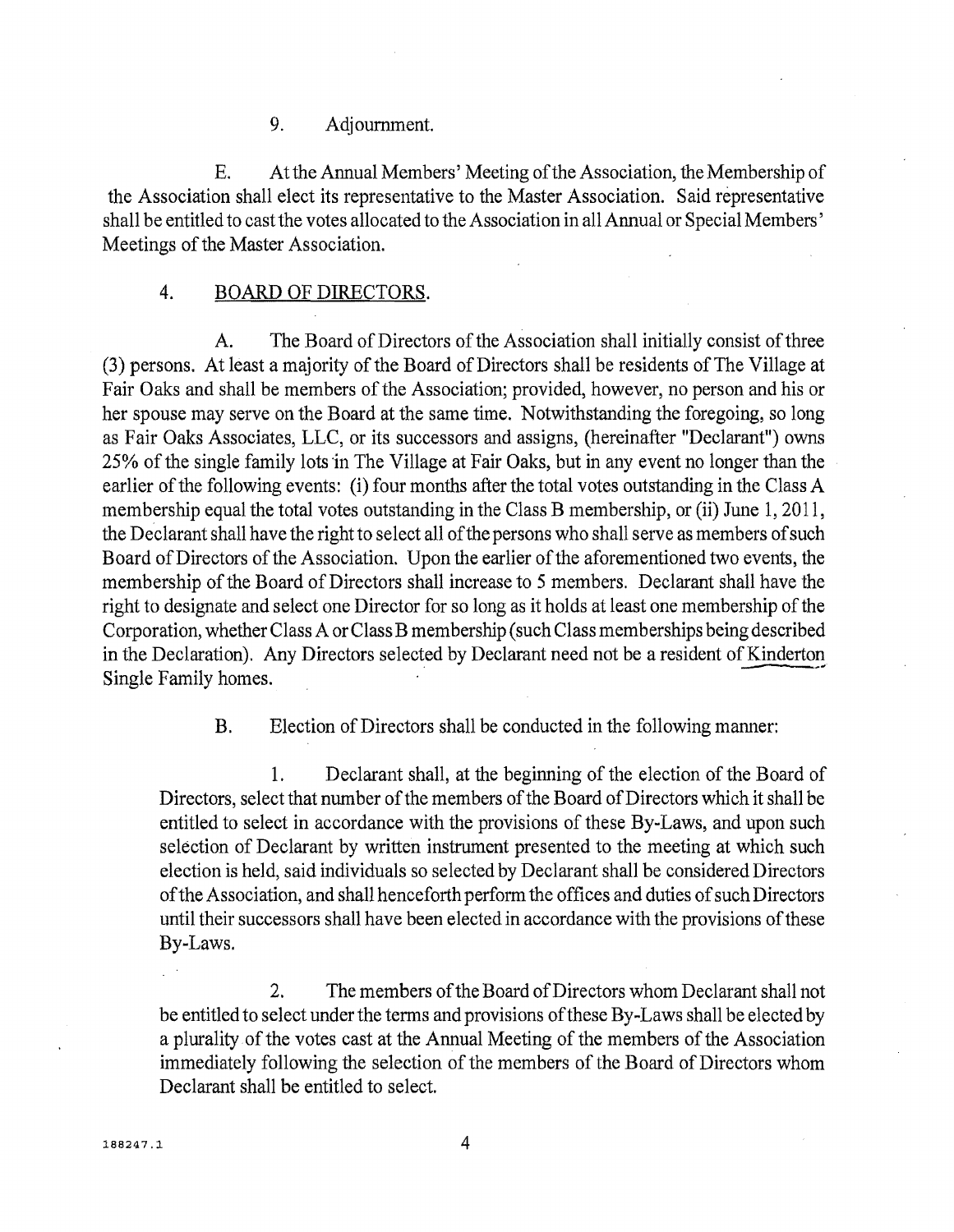3. Vacancies in the Board of Directors may be filled until the date of the next Annual Meeting by the remaining Directors, except that should any vacancy in the Board of Directors be created in any Directorship previously filled by any person selected by Declarant, such vacancy shall be filled by Declarant selecting, by written instrument delivered to any officer of the Association, the successor Director to fill the vacated Directorship for the unexpired term thereof.

4. The initial Board of Directors will consist of the three members whose names are set forth in the Articles of Incorporation. From and after the date of the first annual meeting of members, there shall be three (3) Directors until the Board increases to 5 members as set forth in Article 4.A. above. The initial Board shall serve until their successors at the first Annual Meeting of members are elected and qualify. At the first annual meeting where three Directors are to be elected, the members shall elect one director for a term of one year, one director for a term of two years, and one director for a term of three years; and at the first annual meeting where five Directors are to be elected, the members shall elect one director for a term of one year, two directors for a term of two years, and two directors for a term of three years. At each annual meeting thereafter the members shall fill the expiring term on the Board by electing a director for a term of three years. It is the intention that the Board of Directors have its terms staggered and that once all directors have been elected to three year terms that each director hold office for a term of three years or until a Director's death, resignation, retirement, removal, disqualification, or until a Director's successor is elected and qualified.

5. **In** the election of Directors, there shall be appurtenant to each single family lot one vote for the election of each Director. Notwithstanding the fact that Declarant may be entitled to select one (1) of the members of the Board of Directors, the Declarant shall still be entitled to cast the vote for each single family lot owned by it in the elections of other Directors; provided, however, that the other Directors elected are persons other than officers or employees of Declarant, or spouses and relatives of any said persons.

6. In the event that Declarant, in accordance with the rights herein established, selects any person to serve on any Board of Directors of the Association, Declarant shall have the absolute right at any time, in its sole discretion, to replace such person with another person to serve on any Board of Directors. Replacement of any person designated by Declarant to serve on any Board of Directors of the Association shall be made by written instrument delivered to any officer of the Association, which instrument shall specify the name of the person to be replaced and the name of the person designated as successor to the person so removed from the Board of Directors. The removal of any Director and designation of a successor shall be effective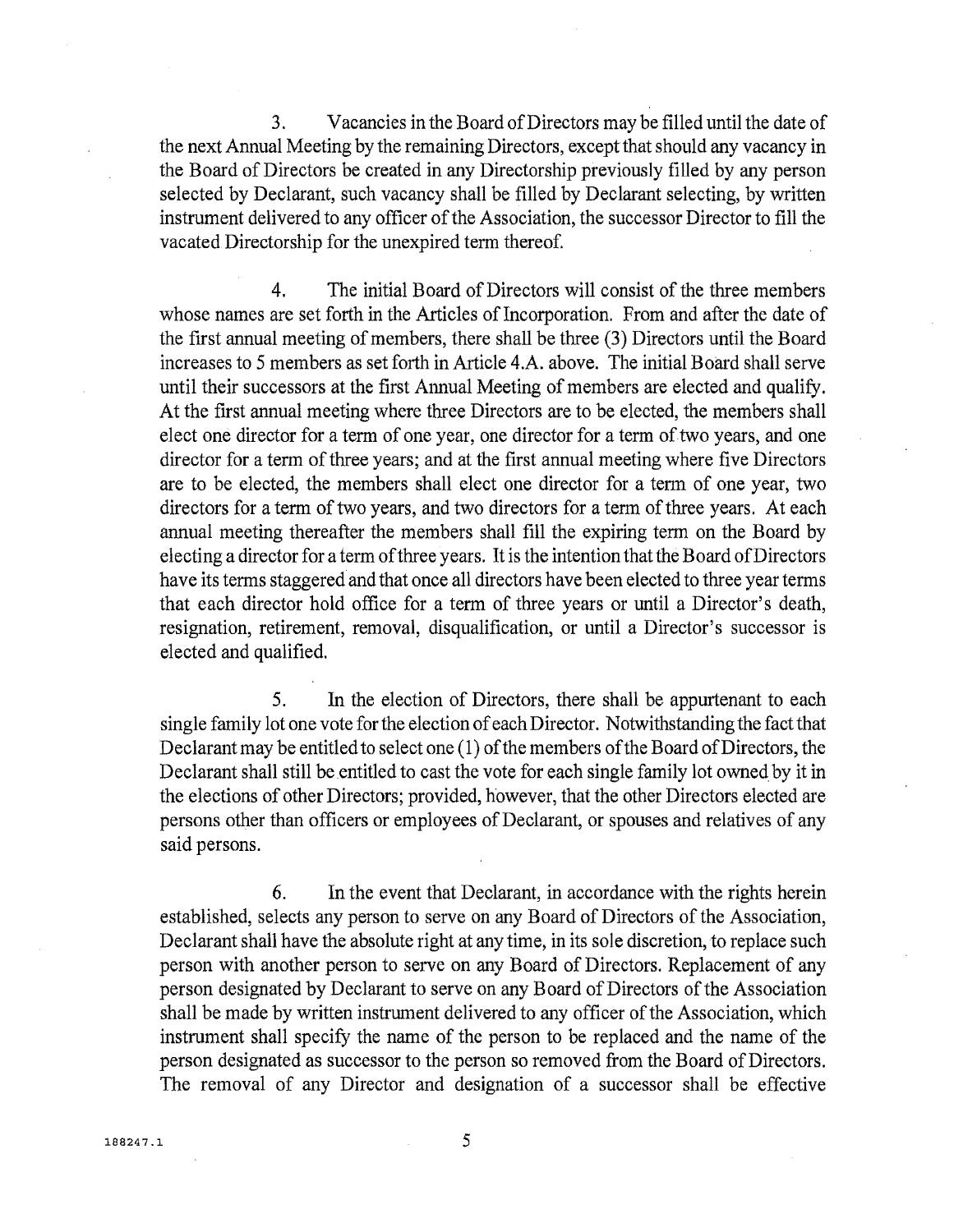immediately upon delivery of such written instrument by Declarant to any officer of the Association.

C. The organizational meeting of each newly elected Board of Directors shall be held within ten (l0) days of their election, at such time and at such place as shall be fixed by the Directors at the meeting at which they were elected, and no further notice of the organizational meeting shall be necessary, provided a quorum shall be present.

D. Regular meetings of the Board of Directors may be held at such time and place as shall be determined from time to time by a majority of the Directors, but at least one (1) meeting shall be held during each fiscal year. Notice of regular meetings shall be given to each Director, personally or by mail, telephone or telegram, at least three (3) days prior to the day named for such meeting, unless notice is waived.

E. Special meetings of the Directors may be called by the President, or by the request of any three (3) Directors. Not less than three (3) days' notice of a meeting shall be given to each Director, personally or by mail, telephone or telegram, which notice shall state the time, place and purpose of the meeting.

F. Any Director may waive notice of a meeting before or after the meeting, and such waiver shall be deemed equivalent to the giving of notice.

G. A quorum at a Directors' meeting shall consist of the Directors entitled to cast a majority of the votes of the entire Board. The acts of the Board approved by a majority of the votes cast at a meeting at which a quorum is present shall constitute the acts of the Board of Directors, except as specifically otherwise provided in the Articles of Incorporation, or these By-Laws or the Declaration. If any Directors' meeting cannot be organized because a quorum has not attended, or because the greater percentage of the Directors required to constitute a quorum for particular purposes has not attended, wherever the latter percentage of attendance may be required as set forth in the Articles of Incorporation, these By-Laws or Declaration, the Directors who are present may adjourn the meeting from time to time until a quorum, or the required percentage of attendance if greater than a quorum, is present. At any adjourned meeting, any business that might have been transacted at the meeting as originally called may be transacted without further notice. The joinder of a Director in the action of a meeting by signing and concurring in the minutes thereof shall constitute the presence of such Director for the purpose of determining a quorum.

H. The Presiding Officer of a Directors' meeting shall be the President of the Association. In the absence of the Presiding Officer, the Directors shall designate one of their number to preside.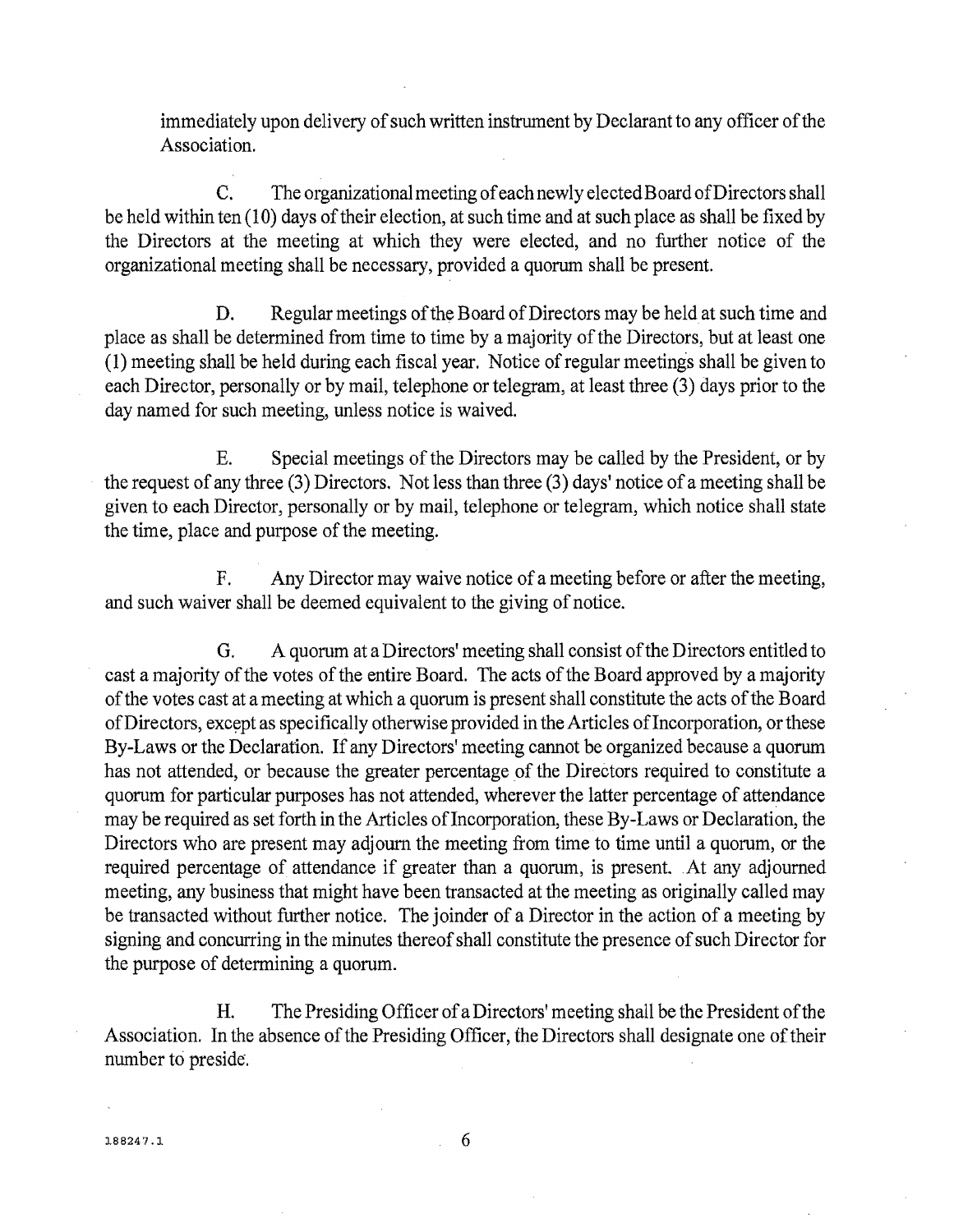1. Directors may be compensated for out-of-pocket expenses.

1. All of the powers and duties of the Association shall be exercised by the Board of Directors, including those existing under the common law and statutes, the Articles of Incorporation of the Association, these By-Laws and the Declaration. Such powers and duties shall be exercised in accordance with said Articles of Incorporation, these By-Laws and the Declaration, and shall include, without limiting the generality of the foregoing, the following:

1. To make, levy and collect assessments against members and members' single family lots to defray the costs of the Association as provided for in Article V ofthe Declaration which Article is herein incorporated by reference, and to use the proceeds of said assessments in the exercise of the powers and duties granted unto the Association;

2. To maintain, repair, replace, operate and manage the Common Areas whenever the same is required to be done and accomplished by the Association for the benefit of its members; and further to approve any expenditure made or to be made for such purposes;

3. To reconstruct any part of the Common Areas after casualty, and to make further improvement to the Common Areas, real and personal, and to make and to enter into any and all contracts, necessary or desirable to accomplish said purposes;

4. To make, amend and enforce regulations governing the use of the Common Areas and single family lots, so long as such regulations or amendments thereto do not conflict with the restrictions and limitations which may be placed upon the use of such property under the terms of the Articles of Incorporation and Declaration; and to establish homeowners committees to assist the Board in carrying out its duties;

5. To acquire, operate, lease, manage, and otherwise trade and deal with property, real and personal, including single family lots in The Village at Fair Oaks homes as may be necessary or convenient in the operation and management of the development, and in accomplishing the purposes set forth in the Declaration, provided that the acquisition of real property other than single family lots shall require the approval of the Association;

6. To acquire now or at any time hereafter, and to enter into leases and agreements whereby the Association acquires leaseholds, memberships, and other possessory or use interests in lands or facilities including, but not limited to, swimming pools, tennis courts, walking trails, and other recreational facilities whether or not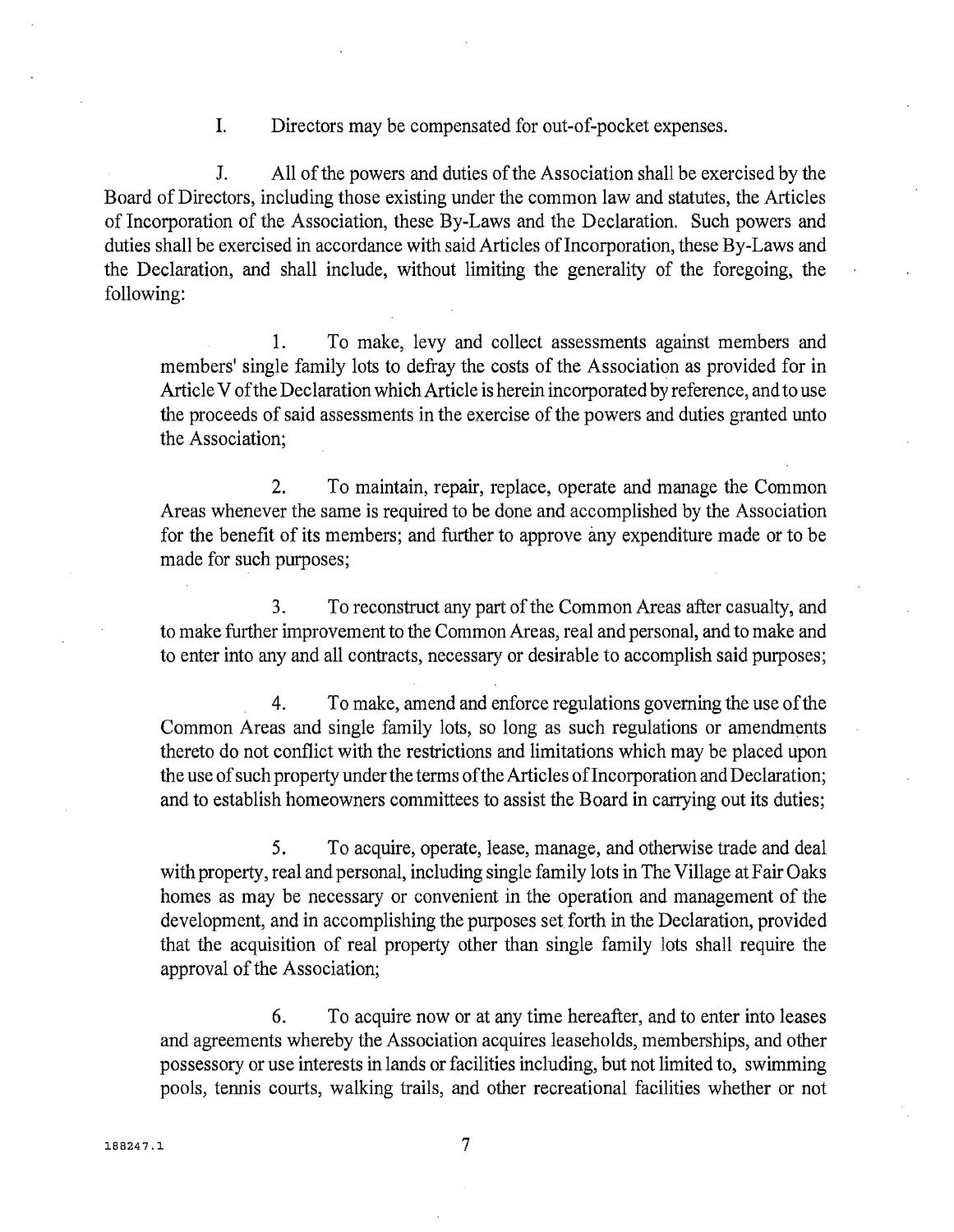contiguous to the lands of the development to provide enjoyment, recreation or other use or benefit to the Owners of single family lots;

7. To contract for the management ofthe Association and to designate to such contractor all of the powers and duties of the Association, except those which may be required by the Declaration to have approval of the Board of Directors or membership of the Association; said contract shall provide for termination after ninety (90) days notice and may be terminated with or without cause;

8. To enforce by legal means or proceedings the provisions of the Articles of Incorporation and By-Laws of the Association, the Declaration and the regulations hereinafter promulgated governing use ofthe Common Areas in The Village at Fair Oaks;

9. To pay all taxes and assessments which are or may become liens against any part of The Village at Fair Oaks, other than single family lots and the appurtenances thereto, and to assess the same against the members and their respective single family lots subject to such liens;

10. To purchase insurance for the protection of the members and the Association against casualty and liability in accordance with Article VIII of the Declaration;

11. To pay all costs of power, natural gas, water, sewer, and other utility services rendered to the Association and not billed to the Owners of the separate single family lots, including but not limited to operation of the decorative street lighting whether or not the lighting is located on the Common Area; and

12. To designate and remove personnel necessary for the management, maintenance, repair, replacement and operation of the Association, including the Common Areas.

K. The initial Board of Directors of the Association shall be comprised of the three (3) persons designated to serve as Directors in the Articles ofIncorporation, which persons shall serve until their successors are elected at the first Annual Meeting of the members of the Association called after the Declaration has been recorded in the Forsyth County Public Registry, North Carolina. Should any member of the initial Board of Directors be unable to serve for any reason, Declarant shall have the right to designate a party to serve as a Director for the unexpired term.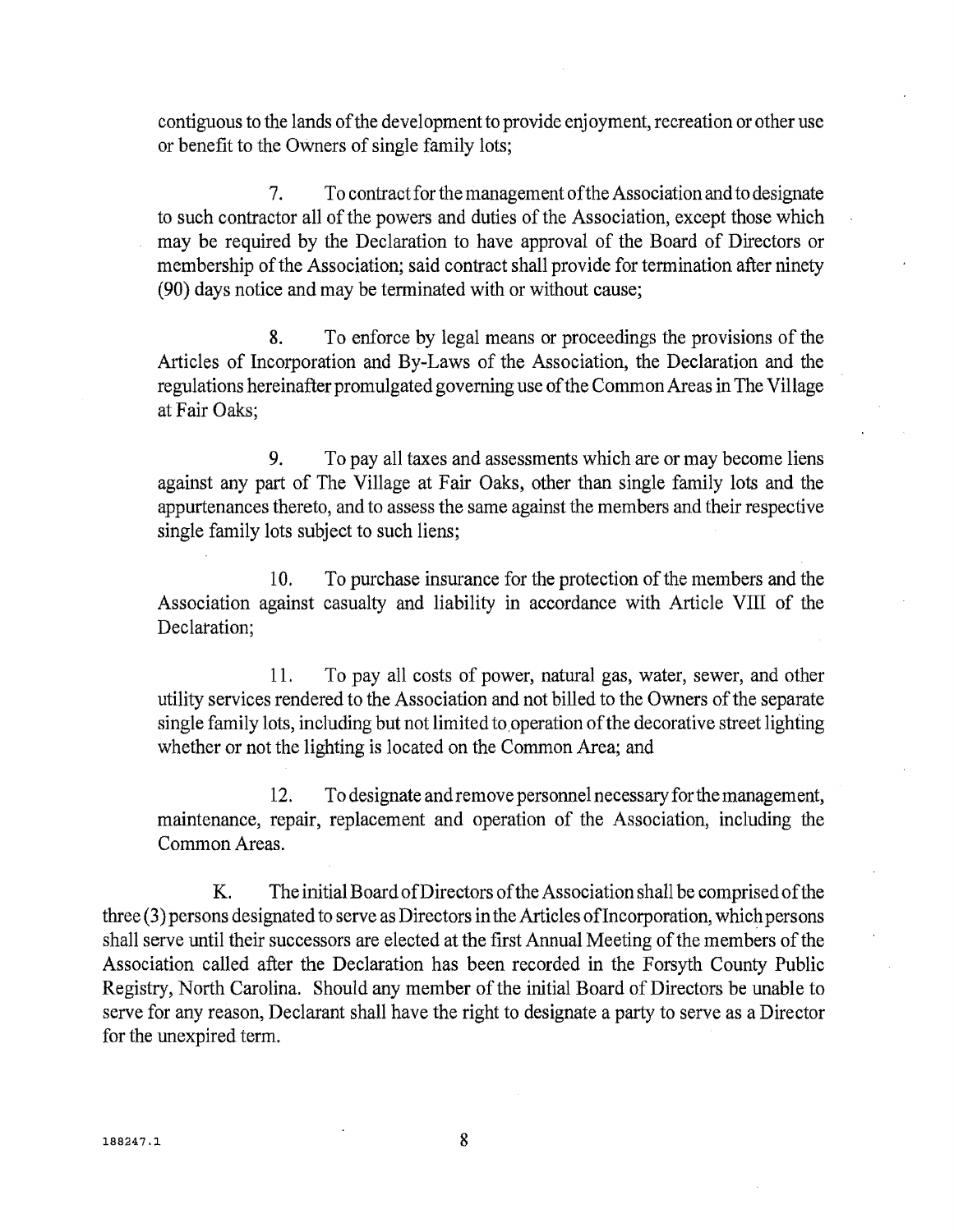L. The undertakings and contracts authorized by the initial Board of Directors shall be binding upon the Association in the same manner as though such undertakings and contracts had been authorized by any Board of Directors duly elected by the membership after the Declaration has been recorded, so long as such undertakings and contracts are within the scope of the powers and duties which may be exercised by the Board of Directors of the Association in accordance with all applicable Association documents, and so long as such undertakings or contracts (including a management contract) contain a right of termination, without cause, which is exercisable without penalty at any time after transfer of control by the initial Board of Directors to the Association, upon not more than ninety (90) days' notice to the other party.

M. Anyone or more of the members of the Board of Directors may be removed, either with or without cause, at any time by a vote of the members owning a majority of the single family lots in The Village at Fair Oaks, at any Special Meeting called for that purpose, or at the Annual Meeting. Provided, however, that only the Declarant shall have the right to remove a Director appointed by him.

N. Any action to be taken at a meeting of the Directors or any action that may be taken at a meeting of the Directors may be taken without a meeting if a consent in writing, setting forth the action so taken, shall be signed by all of the Directors.

## 5. OFFICERS.

A. The executive officers of the Association shall be a President, who shall . be a Director, a Vice-President, a Treasurer, and a Secretary, all of whom shall be elected annually by the Board of Directors at any meeting. Any person may hold two or more offices, except that the President shall not also be Vice-President or Secretary. The Board of Directors shall from time to time elect such other officers and designate their powers and duties as the Board shall fmd to be required to manage the affairs of the Association.

B. The President shall be the chief executive officer of the Association. The President shall have all of the powers and duties which are usually vested in the office of the president of any association, including the power to appoint committees from among the members as the President may determine appropriate to assist in the conduct of the affairs of the Association, and shall preside over all meetings of the members.

C. The Vice-President shall, in the absence or disability of the President, exercise the powers and perform the duties of President. The Vice-President shall also generally assist the President and exercise such other powers and perform such other duties as shall be prescribed by the Directors.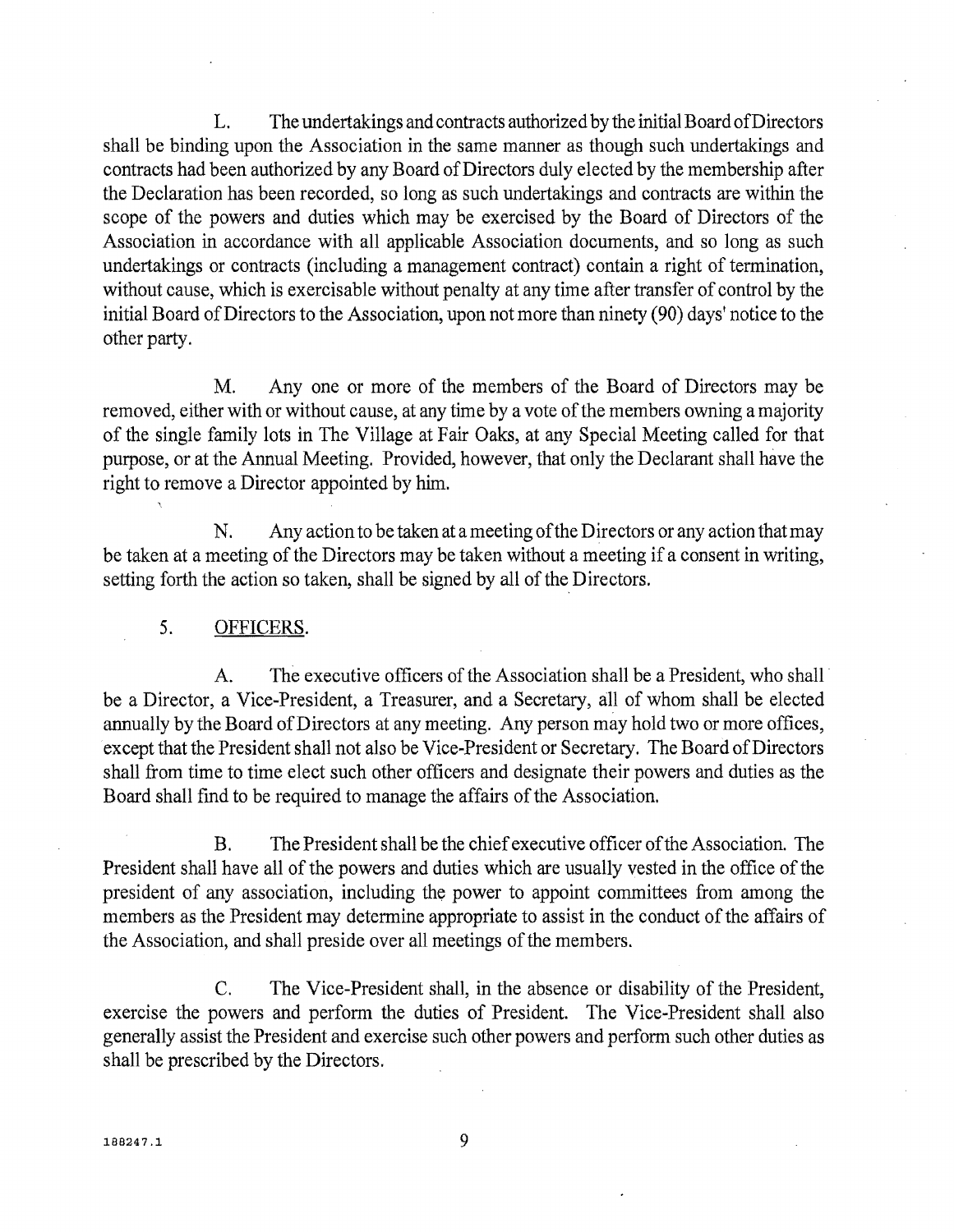D. The Secretary shall keep the minutes of all proceedings of the Directors and the members. The Secretary shall attend to the giving and serving of all notices to the members and Directors, and such other notices required by law. The Secretary shall have custody of the seal of the Association and see that the seal, or a facsimile thereof is impressed or affixed to all documents, the execution of which on behalf of the Association under its seal is duly authorized; and shall perform all other duties incident to the office of secretary of an association and as may be required by the Directors or the President.

E. The Treasurer shall have custody of all of the property of the Association, including funds, securities and evidences of indebtedness. The Treasurer shall keep, or supervise the keeping of, detailed, accurate records in chronological order of the receipts and expenditures affecting the common areas and facilities, specifying and identifying the maintenance and repair expenses of the common areas and facilities and any other expenses incurred.

F. The compensation of all officers and employees of the Association shall be fixed by the Directors. This provision shall not preclude the Board of Directors from employing a Director as an employee of the Association, nor preclude the contracting with a Director for the management of the Association.

G. All Officers shall serve at the pleasure of the Board of Directors, and any Officer may be removed from office at any time, with or without cause, by a majority vote of the Board of Directors.

6. FISCAL MANAGEMENT. The provisions for fiscal management of the Association set forth in the Declaration and Articles of Incorporation shall be supplemented by the following provisions:

A. The assessment roll shall be maintained in a set of accounting books in which there shall be an account for each single family lot. Such account shall designate the name and address of the Lot Owner or Owners, the amount of each assessment against the Owners, the dates and amounts in which assessments come due, the amounts paid upon the account and the balance due upon assessments.

B. The Board of Directors shall adopt a budget for each calendar year which shall contain estimates of the cost of performing the functions of the Association, including, but not limited to the following:

1. Common Expense budget, which may include, without limiting the generality ofthe foregoing, the membership dues that the Association owes to the Master Association, the estimated amounts necessary for maintenance and operation of and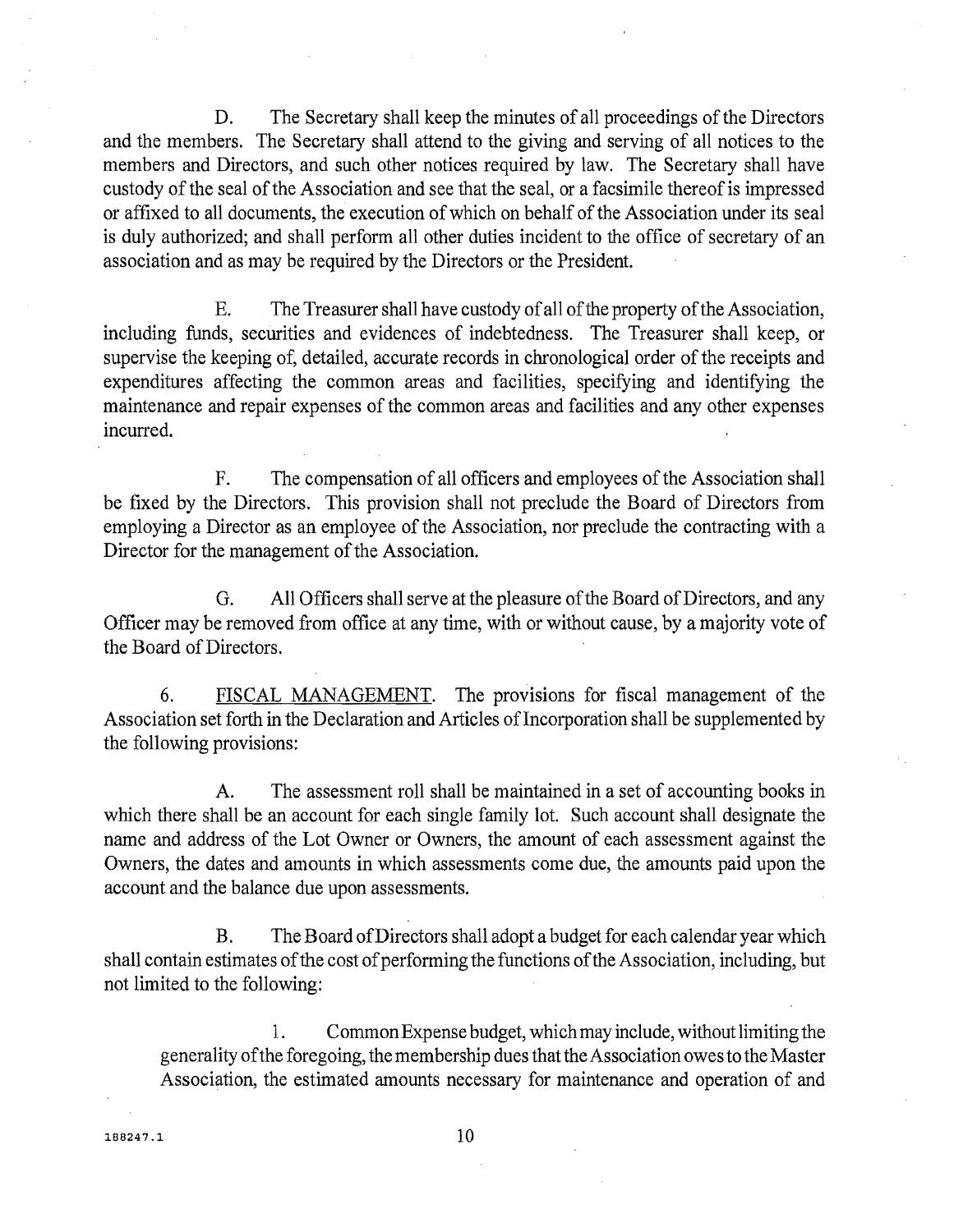capital improvements to the Common Areas including landscaping, street and walkways, office expense, utility services, casualty insurance, liability insurance, administration and reserves (operating and Capital Improvement Replacement), management fees and costs of maintaining leaseholds, memberships and other possessory or use interests in lands or facilities whether or not contiguous to the lands of The Village at Fair Oaks, to provide enjoyment, recreation or other use or benefit to the Lot Owners; and

2. Proposed assessments against each Member and the Member's Lot.

Copies of the proposed budget and proposed assessments shall be transmitted to each member prior to January 1 ofthe year for which the budget is made. If the budget is subsequently amended before the assessments are made, a copy of the amended budget shall be furnished each member concerned. Delivery of a copy of any budget or amended budget to each member shall not affect the liability of any member for any such assessment, nor shall delivery of a copy of such budget or amended budget be considered as a condition precedent to the effectiveness of said budget and assessments levied pursuant thereto and nothing herein contained shall be construed as restricting the right of the Board of Directors, at any time in their sole discretion, to levy any additional assessments in the event that the budget originally adopted shall appear to be insufficient to pay costs and expenses of operation and management, or in the event of emergencies.

C. The depository of the Association shall be such federally insured bank or banks as shall be designated from time to time by the Directors and in which the funds of the Association shall be deposited. Withdrawal of funds from such accounts shall be only by checks signed by such persons as are authorized by the Directors.

D. The books and all supporting documentation shall be available for examination by all Lot Owners and their Lenders or their agents during normal business hours.

E. A financial statement of the accounts of the Association shall be made annually by a Certified Public Accountant, and a copy of the report shall be furnished to each member not later than April 1 of the year following the year for which the report is made.

F. Fidelity bonds may be required by the Board of Directors, for all officers and employees of the Association and for any contractor who either handles or is responsible for Association funds, whether or not such person receives compensation for such services. All bonds should name the Association as an obligee. The premiums of said bonds shall be paid as a common expense by the Association. The amount of such bonds shall be in the amounts required by the Board of Directors. Said bonds must include a provision that calls for ten (10) days written notice to the Association before a cancellation or substantial modification.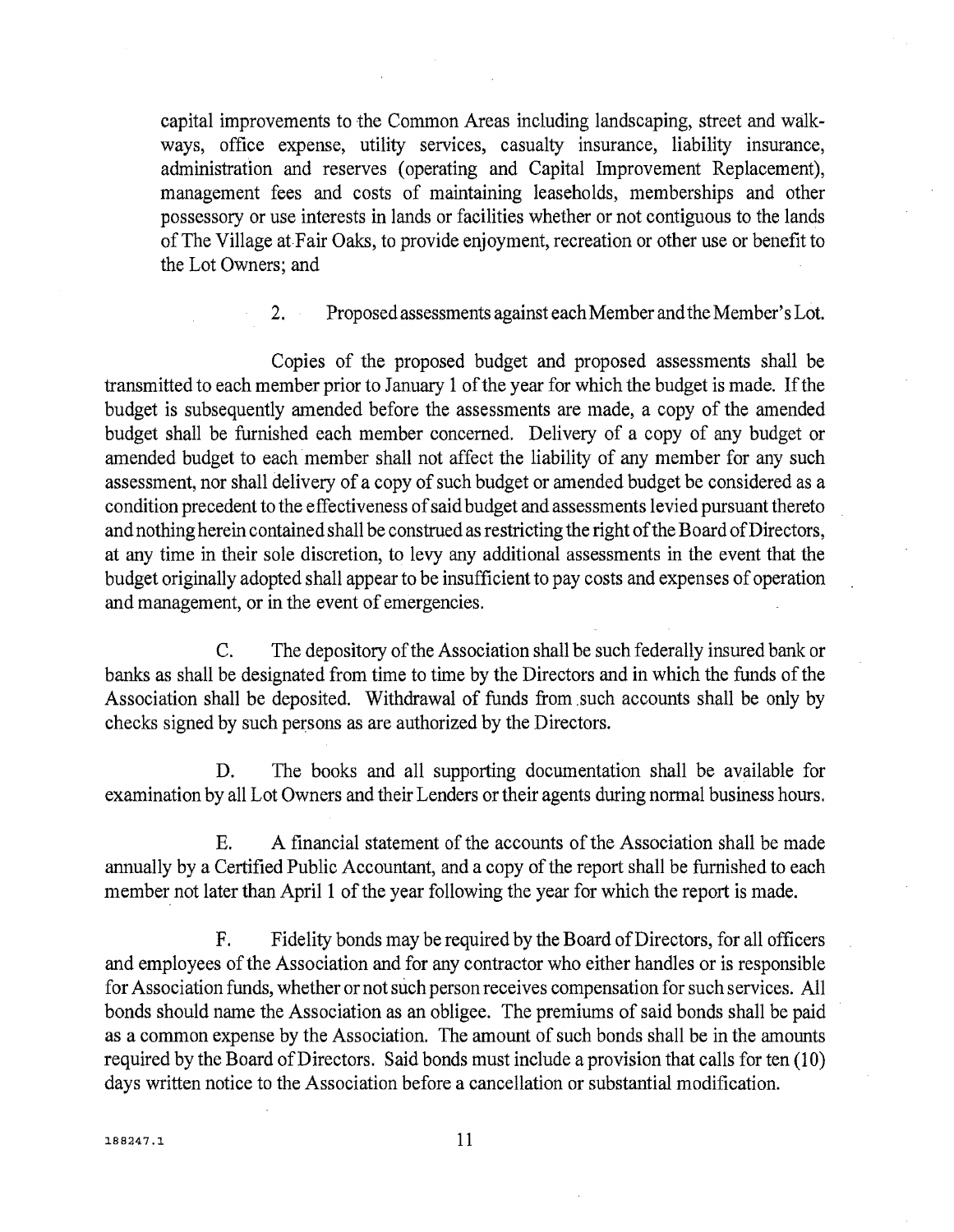7. PARLIAMENTARY RULES. Roberts Rules of Order (latest edition) shall govern the conduct of corporate proceedings when not in conflict with the Articles of Incorporation and these By-Laws or with the Statutes of the State of North Carolina.

8. AMENDMENTS TO BY-LAWS. Amendments to these By-Laws shall be proposed and adopted in the following manner:

A. Amendments to these By-Laws may be proposed by the Board of Directors of the Association acting upon a vote of the majority of the Directors, or by members of the Association owning a majority of the single family lots in The Village at Fair Oaks, whether meeting as members or by instrument in writing signed by them.

B. Upon any amendment to these By-Laws being proposed by said Board of Directors or members, such proposed amendment shall be transmitted to the President of the Association, or other Officer of the Association in the absence of the President, who shall thereupon call a Special Joint Meeting of the members of the Board of Directors of the Association and the membership for a date not sooner than ten (10) days nor later than sixty (60) days from receipt by such Officers of the proposed amendment, and it shall be the duty of the Secretary to give to each member written notice of such meeting in the same form and in the same manner as notice of the call of a Special Meeting of the members is required as herein set forth.

C. In order for such amendment to become effective, it must be approved by an affirmative vote of a majority of the entire membership of the Board of Directors and by an affirmative vote of seventy percent (70%) of the members of the Association during the first thirty (30) year period and of at least sixty percent (60%) of the members thereafter. Thereupon, such amendment or amendments to these By-Laws shall be transcribed and certified by the President and Secretary of the Association.

D. Upon the approval and proper certification of any amendment, it shall become binding upon all Lot Owners.

E. At any meeting held to consider any amendment to the By-Laws, the written vote of any member of the Association shall be recognized if such member is not in attendance at such meeting or represented thereat by proxy, provided such written vote is delivered to the Secretary of the Association at or prior to such meeting.

F. Notwithstanding the foregoing provisions of this Article 8, no amendment to these By-Laws which shall abridge, amend or alter the right of the Declarant to designate and select members of each Board of Directors of the Association, as provided in Article 4 hereof, may be adopted or become effective without the prior written consent of the Declarant.